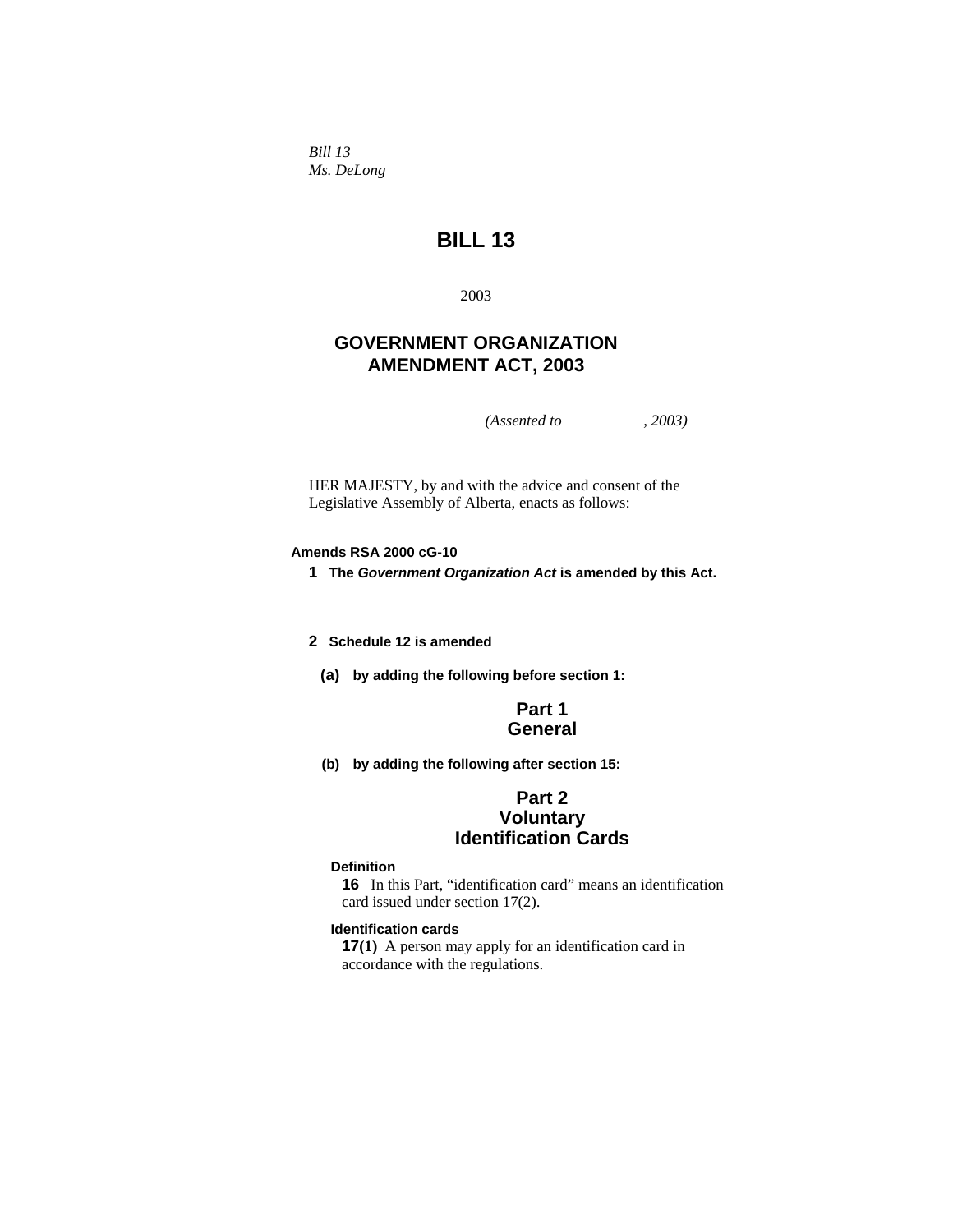- **(2)** The Minister may issue an identification card to an
- applicant in accordance with the regulations.
- **(3)** No person is required to obtain an identification card.

#### **Crown not liable**

**18** No liability attaches to the Crown for any loss or damage that arises from the issuance of an identification card, or from incorrect information contained in an identification card or an application for an identification card, notwithstanding that the information may have been entered by some person other than the applicant for an identification card.

#### **Offences**

**19** A person is guilty of an offence who

- (a) makes a false statement in an application for an identification card,
- (b) being the holder of an identification card permits another person to possess or use it,
- (c) uses an identification card belonging to another person,
- (d) alters or falsifies an identification card,
- (e) possesses or uses an identification card that has been altered or falsified,
- (f) possesses or uses any fictitious document purporting to be an identification card, or
- (g) knowingly makes a false statement in an identification card.

#### **Regulations**

- **20** The Minister may make regulations respecting
- (a) the information to be provided with an application for an identification card;
- (b) the establishment of the identity of an applicant;
- (c) the issuance, renewal, cancellation and expiration of identification cards;